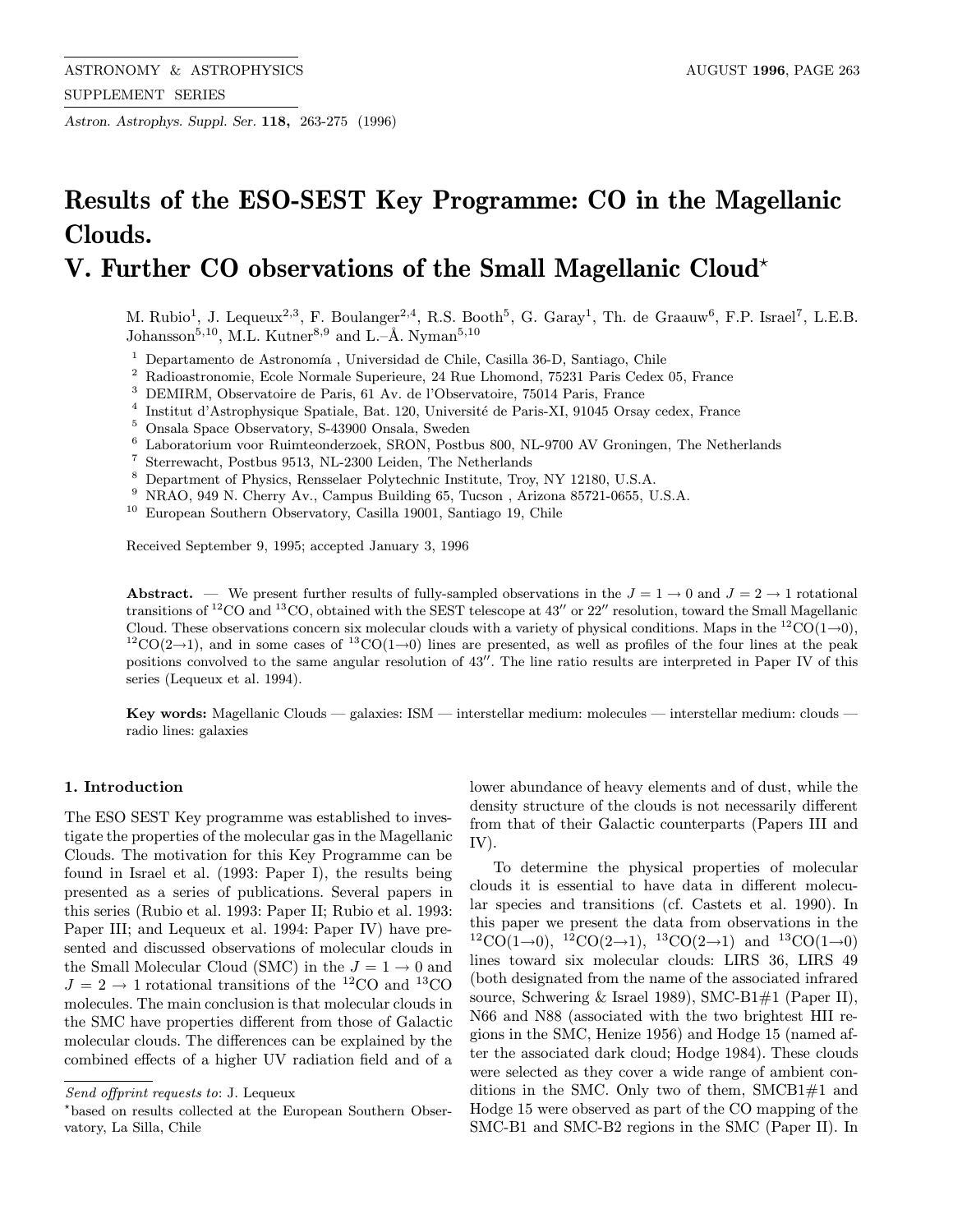particular, we present line profiles at the peak positions convolved to the same effective angular resolution  $(43'')$ toward five clouds. The data of LIRS 49 was presented in Paper II. The line ratios derived from these data have been used in Paper IV to discuss the physical properties of these clouds. We also present fully-sampled maps of the emission in the  ${}^{12}CO(1\rightarrow0)$  transition, maps in the  $12\text{CO}(2\rightarrow 1)$  transition, and in some cases maps of the  ${}^{13}CO(1\rightarrow 0)$  transition. In Sect. 2 we describe the observations and reductions, in Sect. 3 we present the four spectra at the peak position of the five sources, and in Sect. 4 we present the grid of spectra across the sources.

#### 2. Observations and reductions

The observations were made during several runs with the Swedish-ESO Submillimeter Telescope (SEST). This radiotelescope is located at La Silla Observatory (Chile) and has a diameter of 15 m. The FWHM beam is  $43''$  at the frequency of the  $J = 1 \rightarrow 0$  line, and 22" at the frequency of the  $J = 2 \rightarrow 1$  line. The backend is an acousto-optical spectrometer with a total bandwidth of 86 MHz and a channel width of 0.043 MHz. This corresponds to a velocity range of 230 km s<sup> $-1$ </sup> and a velocity resolution of 0.11 km s<sup>-1</sup> at the frequency of the <sup>12</sup>CO(1→0) line, and to 112 km s<sup> $-1$ </sup> and 0.056 km s<sup> $-1$ </sup> at the frequency of the <sup>12</sup>CO(2→1) line. The observations of the <sup>12</sup>CO(1→0) line were done in the frequency-switch mode with a throw of 15 MHz. For the other three lines the observations were made in the position-switching mode, with a reference position far from the known CO emission zones. In general the four lines were observed independently, except for a few observations where data at <sup>12</sup>CO(1→0) and <sup>13</sup>CO(1→0) could be obtained simultaneously. The system temperature varied between 400 and 800 K for  ${}^{12}CO(1\rightarrow0)$  and 900 to 1500 K for <sup>12</sup>CO(2→1). The integration time for the maps was automatically varied in order to secure a uniform noise level, in general 0.1 K per channel at all frequencies. Telescope pointing was done toward the strong SiO maser R Dor. A calibration scan on the strongest lines in the SMC (those of LIRS 49) was always performed at the beginning of the run to check the emission level since pointing on R Dor was possible only at the end of the observations. We estimate the maximum pointing errors as about  $5$ <sup> $\prime\prime$ </sup>. The calibration used the usual absorbing chopping wheel method, and observations of blackbodies at two temperatures. The antenna temperature scale was checked sporadically on the cloud OMC1.

The data reduction was performed using the CLASS package. The spectra were reduced with a baseline fit of order 2 or 3 which should introduce little error because of the relative narrowness of the lines. Those obtained in the frequency switch mode were subsequently folded. The data are given either in the antenna temperature scale  $T_A^*$ (Figs. and Table 1) or in the main-beam scale  $T_{\rm mb} = T_{\rm A}^*/\eta$ (Table 2) where  $\eta$  is the main beam efficiency. The values of  $\eta$  assumed for all observations presented in this paper are 0.70 and 0.60 at 115 and 230 GHz, respectively. These values differ slightly from those of Papers I-III where a different choice of the efficiency at 115 GHz was used. We estimate that the absolute calibrations are accurate to  $\pm 15\%$  and, more importantly, that the intensity ratios of the  ${}^{12}CO(2\rightarrow1)$  and  ${}^{12}CO(1\rightarrow0)$  lines are known to within 20%. The ratio of the <sup>13</sup>CO(2→1) and <sup>13</sup>CO(1→0) lines are less well determined because of the poorer signalto-noise ratios and are accurate to 30% at best. Of course the ratios between the <sup>13</sup>CO(1→0) and the <sup>12</sup>CO(1→0) or between the <sup>13</sup>CO(2→1) and the <sup>12</sup>CO(2→1) line intensities are less dependent on absolute calibration, but the signal-to-noise ratio is poorer for the  ${}^{13}CO(1\rightarrow0)$  lines and therefore the final ratios are known to within 20% with some exceptions.

#### 3. Line profiles at the peak positions

Figures 1 to 5 display the profiles of the  $J = 1 \rightarrow 0$  and  $J=2\rightarrow 1$  lines of  $^{12}\rm CO$  and  $^{13}\rm CO$  at the peak positions of five clouds. The line profiles of source LIRS 49 can be found in Paper II (their Fig. 7). The spectra have been smoothed (Hanning or boxcar) for presentation, thus the velocity resolution in these figures is about  $0.4 \text{ km s}^{-1}$ . The abscissae in Figs. 1-5 are LSR velocities and the ordinates are antenna temperatures  $T_A^*$ . Table 1 gives for each cloud the line parameters of the four transitions, obtained from a one component gaussian fit to the line profiles. All profiles refer to the same angular resolution of  $43$ <sup> $\prime\prime$ </sup>, which is that of the SEST at 115 GHz. In order to make these profiles at 230 GHz, we made observations on a  $3 \times 3$  point grid of  $20'' \times 20''$  step centered on the peak position observed at 115 GHz, weighting and adding them in such a way to simulate the 115 GHz beam. This procedure is exact for a point and a uniform source, and only approximate for a somewhat extended source, but the differences with the exact solution is negligible compared to the calibration uncertainties. Table 2 gives for each source the coordinates of the peak position, obtained from the  ${}^{12}CO(1\rightarrow0)$  observations, and the derived ratios of the velocity integrated line intensities,  $\int T_{\text{mb}} \, dv$ . The quantities in Tables 1 and 2 may differ slightly from those given in Papers I to III as we have selected the best data available, redone all the reductions (except for LIRS 49) and included some recent observations.

Based on the closeness to bright HII regions and values of the  ${}^{13}CO(2\rightarrow1)/{}^{13}CO(1\rightarrow0)$  integrated line intensity ratios, the six clouds under consideration can be grouped, although somewhat subjectively, into three categories: i) the "hot" clouds, N88 and N66, which are close to bright HII regions and have  ${}^{13}CO(2\rightarrow1)/{}^{13}CO(1\rightarrow0)$  $> 2$ ; ii) the "warm" clouds, LIRS 49 and LIRS 36, which are near to less bright HII regions and have  $1 <$  $13\text{CO}(2\rightarrow1)/13\text{CO}(1\rightarrow0)$  < 2; iii) the "cold" clouds, SMC-B1#1 and Hodge 15, which are far from HII regions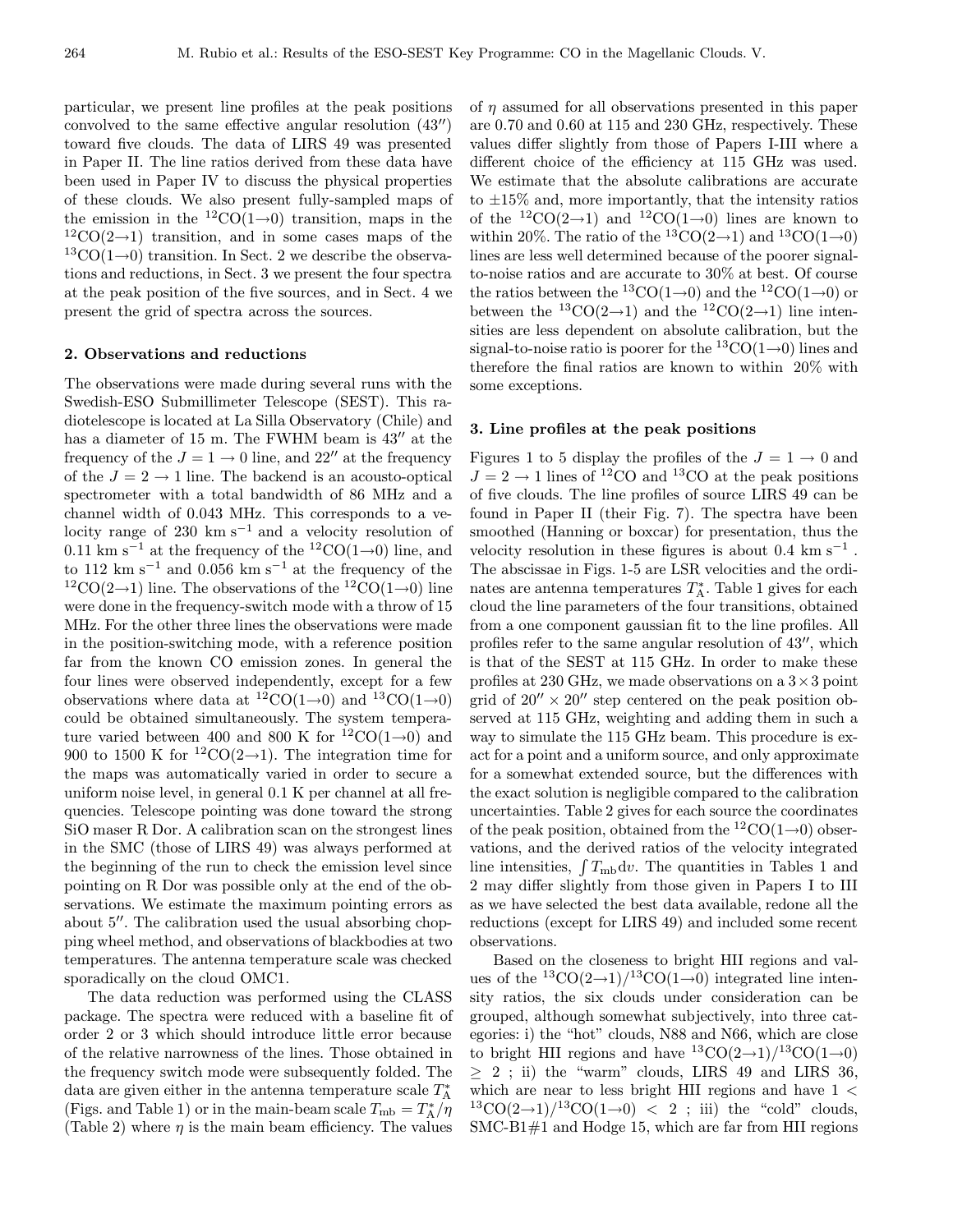Table 1. Line parameters at peak position<sup> $a$ </sup>

|      | V                              | $\Delta v^b$        |                                    |                                                |      | V                              | $\Delta v$          | $T_{\rm A}^*{\rm d}v$                        |  |
|------|--------------------------------|---------------------|------------------------------------|------------------------------------------------|------|--------------------------------|---------------------|----------------------------------------------|--|
| (K)  | $(km s^{-1})$                  | $\rm (km \ s^{-1})$ | $(K \text{ km s}^{-1})$            |                                                | (K)  | $(km s^{-1})$                  | $\rm (km \ s^{-1})$ | $(K \text{ km s}^{-1})$                      |  |
| 1.45 | $114.6 \pm 0.1$                | $5.2 \pm 0.2$       | $8.0 \pm 0.4$                      |                                                | 1.54 | $114.6 \pm 0.1$                | $5.4 \pm 0.1$       | $8.9 \pm 0.2$                                |  |
| 1.77 | $126.1 \pm 0.1$                | $3.1 \pm 0.2$       | $5.9 + 0.3$                        |                                                | 1.35 | $126.3 \pm 0.1$                | $3.7 \pm 0.1$       | $5.3 \pm 0.1$                                |  |
| 1.01 | $122.3 \pm 0.1$                | $2.8 \pm 0.1$       | $3.0 \pm 0.1$                      |                                                | 0.62 | $122.2 \pm 0.1$                | $3.3 \pm 0.1$       | $3.3 \pm 0.1$                                |  |
| 0.45 | $160.6 \pm 0.1$                | $6.6 \pm 0.3$       | $3.5 \pm 0.1$                      |                                                | 0.58 | $160.1 \pm 0.1$                | $6.2 \pm 0.1$       | $3.8 + 0.1$                                  |  |
| 0.47 | $147.8 \pm 0.1$                | $3.5 \pm 0.2$       | $1.7 \pm 0.1$                      |                                                | 0.39 | $147.7 \pm 0.1$                | $3.5 \pm 0.2$       | $1.5 \pm 0.1$                                |  |
| 0.63 | $122.0 \pm 0.1$                | $4.6 \pm 0.2$       | $3.1 \pm 0.1$                      |                                                | 0.66 | $122.2 \pm 0.1$                | $4.4 \pm 0.2$       | $3.1 \pm 0.1$                                |  |
|      |                                |                     |                                    |                                                |      |                                |                     |                                              |  |
|      |                                |                     |                                    |                                                |      |                                |                     |                                              |  |
|      | V                              | $\Delta v$          |                                    |                                                |      | V                              | $\Delta v$          | $T_{\rm A}^*{\rm d}v$                        |  |
| (K)  | $\rm (km \ s^{-1})$            | $\rm (km \ s^{-1})$ | $(K \text{ km s}^{-1})$            |                                                | (K)  | $(km s-1)$                     | $\rm (km \ s^{-1})$ | $(K \text{ km s}^{-1})$                      |  |
| 0.10 | $114.7 \pm 0.1$                | $4.9 \pm 0.3$       | $0.51 \pm 0.03$                    |                                                | 0.16 | $114.5 \pm 0.2$                | $4.2 \pm 0.2$       | $0.72 \pm 0.05$                              |  |
| 0.21 | $126.1 \pm 0.1$                | $2.4 \pm 0.2$       | $0.53 \pm 0.03$                    |                                                | 0.24 | $126.0 \pm 0.1$                | $2.3 \pm 0.2$       | $0.59 + 0.05$                                |  |
| 0.11 | $121.9 \pm 0.1$                | $2.0 \pm 0.2$       | $0.24 \pm 0.03$                    |                                                | 0.11 | $122.2 \pm 0.2$                | $1.8 \pm 0.3$       | $0.20 \pm 0.03$                              |  |
| 0.07 | $159.7 \pm 0.1$                | $4.4 \pm 0.3$       | $0.32 \pm 0.05$                    |                                                | 0.09 | $160.5 \pm 0.2$                | $5.7 \pm 0.7$       | $0.57 \pm 0.05$                              |  |
| 0.05 | $147.3 \pm 0.1$                | $1.20 \pm 0.2$      | $0.07 \pm 0.01$                    |                                                | 0.09 | $148.4 \pm 0.1$                | $1.8 \pm 0.3$       | $0.16 \pm 0.03$                              |  |
| 0.12 | $122.4 \pm 0.3$                | $3.3 \pm 0.7$       | $0.42 \pm 0.07$                    |                                                | 0.09 | $122.3 \pm 0.3$                | $2.1 \pm 0.7$       | $0.21 \pm 0.06$                              |  |
|      | $T_{\rm A}^*$<br>$T_{\rm A}^*$ |                     | $^{12}CO(1-0)$<br>${}^{13}CO(1-0)$ | $T_{\rm A}^*{\rm d}v$<br>$T_{\rm A}^*{\rm d}v$ |      | $T_{\rm A}^*$<br>$T_{\rm A}^*$ |                     | $\frac{12}{\rm CO(2-1)}$<br>${}^{13}CO(2-1)$ |  |

 $^a$  quoted errors are  $1\sigma$  errors from gaussian fit  $^b$  FWHM

Table 2. Ratios of integrated line intensities

| Cloud       | $\alpha(1950)$                   | Peak position<br>$\delta(1950)$ | $^{12}$ CO(2-1)<br>$^{12}CO(1-0)$ | ${}^{13}CO(2-1)$<br>$\sqrt[13]{\rm CO(1-0)}$ | ${}^{12}CO(1-0)$<br>$^{13}CO(1-0)$ | ${}^{12}CO(2-1)$<br>$\frac{13}{13}$ CO(2 - 1) |
|-------------|----------------------------------|---------------------------------|-----------------------------------|----------------------------------------------|------------------------------------|-----------------------------------------------|
| LIRS 49     | $0^{\rm h}46^{\rm m}32^{\rm s}9$ | $-73^{\circ}$ 21' 50"           | 1.3 <sup>a</sup>                  | 1.6 <sup>b</sup>                             | $16^a$                             | $12^a$                                        |
| LIRS 36     | 51.6<br>44<br>0                  | $-73$ 22 30                     | 1.1 <sup>a</sup>                  | 1.3 <sup>b</sup>                             | 11 <sup>a</sup>                    | $9^a$                                         |
| $SMC-B1\#1$ | 42.4<br>43<br>$\Omega$           | $-73$ 35 10                     | $0.84^{\rm a}$                    | 1.0 <sup>b</sup>                             | $13^a$                             | $11^a$                                        |
| N66         | 39.7<br>57<br>0                  | $-72$ 25 16                     | 1.3 <sup>a</sup>                  | $2.1^{b}$                                    | 11 <sup>a</sup>                    | $7^{\alpha}$                                  |
| N88         | 1 22 54.1                        | $-73$ 24 33                     | $1.0^a$                           | 2.7 <sup>b</sup>                             | $25^b$                             | $9^b$                                         |
| Hodge15     | 23.0<br>46<br>0.                 | 39<br>- 10<br>-73               | $1.2^a$                           | 0.6 <sup>c</sup>                             | $\neg b$                           | 15 <sup>c</sup>                               |

 $^a$  accurate to 20%;  $^b$  accurate to 30%;  $^c$  accurate to 40%

and have  ${}^{13}CO(2\rightarrow1)/{}^{13}CO(1\rightarrow0) \leq 1$ . The physics of these clouds has been discussed in Paper IV.

#### 4. Grids of line profiles

Grids of the line profiles in the <sup>12</sup>CO(1→0), <sup>12</sup>CO(2→1), and in some cases of  ${}^{13}CO(1\rightarrow0)$  transitions from the six clouds are displayed in Figs. 6 to 11. Most of the  $12\text{CO}(2\rightarrow 1)$  mapping was done centered on the peak position of the <sup>12</sup>CO(1→0) emission (marked in the grid), and do not fully cover the source extent, since these observations were mainly designed to compare them with the  $12\text{CO}(1\rightarrow 0)$  emission at the peak position. We show grids of profiles, rather than contour maps, since they provide a good idea of the signal to noise ratio achieved in the observations and of the extension of the clouds with respect to the beam size. The sampling was done in a  $20'' \times 20''$  grid for the <sup>12</sup>CO(1→0) observations and in a  $10'' \times 10''$  grid for the  ${}^{12}CO(2\rightarrow1)$ , about half the HPBW of the SEST at the respective frequency. The velocity scale is LSR velocity, the velocity resolution is 0.11 km s<sup>-1</sup> for the <sup>12</sup>CO(1→0) profiles and 0.06 km s<sup>-1</sup> for the <sup>12</sup>CO(2→1) profiles, and the intensity scale is antenna temperature,  $T_A^*$ . For each

map the most convenient velocity range was used in order to show the velocity width of the emission.

Acknowledgements. We thank the SEST staff and team for their continuous cooperation. M.R. wishes to acknowledge support from FONDECYT (Chile) trough grant 1930928. SEST is operated jointly by ESO and the Swedish National Facility for Radioastronomy.

#### References

Castets A., Duvert G., Dutrey A., et al., 1990, A&A 234, 469 Henize K., 1956, ApJS 2, 315

- Hodge P., 1974, PASP 86, 263
- Israel F.P., Johansson L.E.B., Lequeux J., et al., 1993, A&A 276, 25 (Paper I)
- Lequeux J., Le Bourlot J., Pineau des Forets G., et al., 1994, A&A 292, 371 (Paper IV)
- Rubio M., Lequeux J., Boulanger F., et al., 1993, A&A 271, 1 (Paper II)
- Rubio M., Lequeux J., Boulanger F., 1993, A&A 271, 9 (Paper III)
- Schwering P.B.W., Israel F.P., 1989, A&AS 79, 79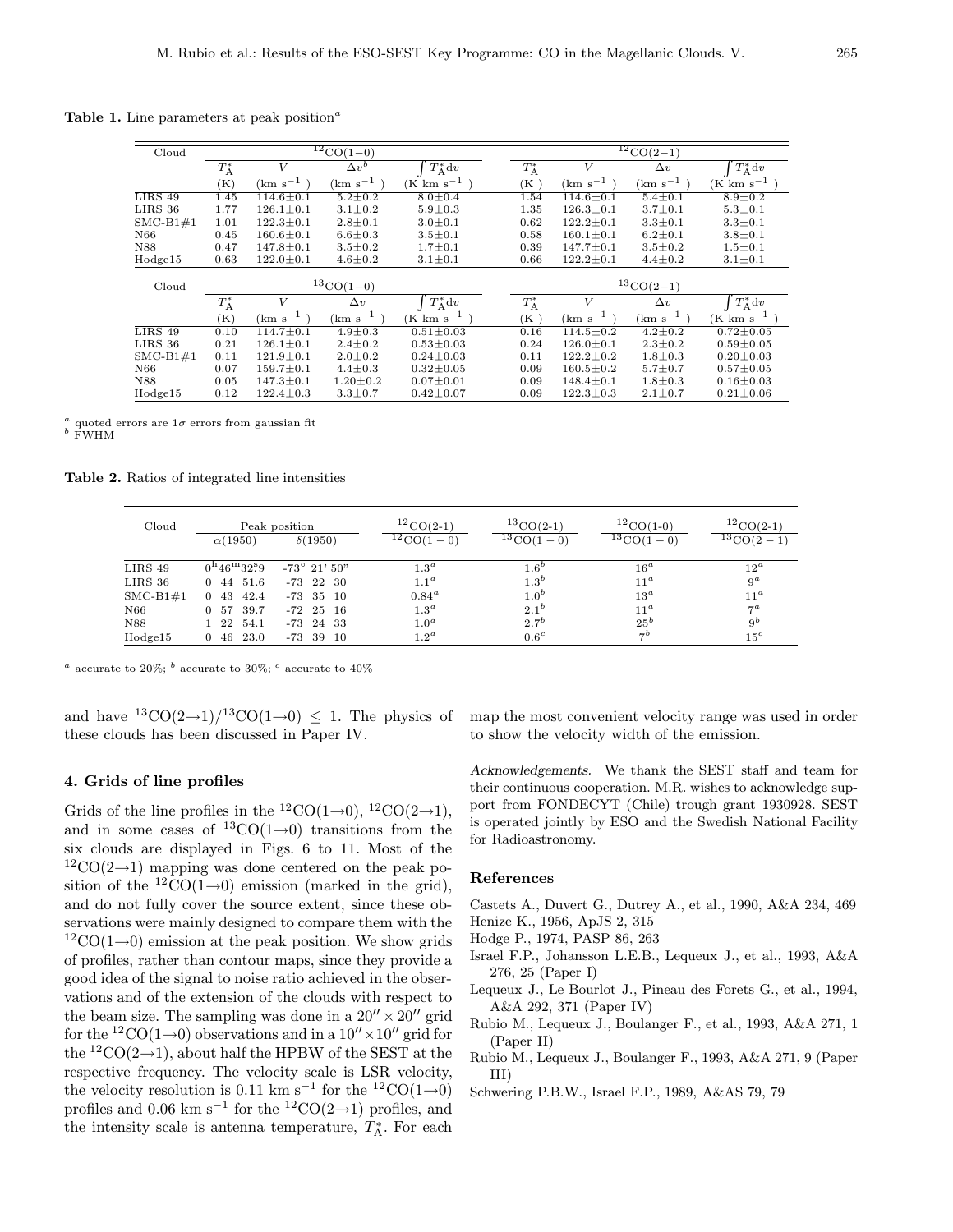

Fig. 1. Spectra in the <sup>12</sup>CO(1→0), <sup>12</sup>CO(2→1), <sup>13</sup>CO(1→0), <sup>13</sup>CO(2→1) lines at the peak position,  $\alpha = 0^{\text{h}}44^{\text{m}}51\text{''}6, \delta = -73^{\circ}22\text{''}6$  $30''$  (1950.0), of the molecular cloud LIRS 36. The  $J = 2 \rightarrow 1$  data have been smoothed to the same angular resolution of the  $J = 1 \rightarrow 0$  data (43''). The axis are velocity in  $V_{\text{lsr}}$  and temperature in  $T_A^*$ 



 $SMCB1#1$ 

Fig. 2. Spectra in the <sup>12</sup>CO(1→0), <sup>12</sup>CO(2→1), <sup>13</sup>CO(1→0), <sup>13</sup>CO(2→1) lines at the peak position,  $\alpha = 0^{\text{h}}43^{\text{m}}42''.4, \delta = -73^{\circ}35'$  $10''$  (1950.0), of the molecular cloud SMCB1#1. The resolution and axis scale are as in Fig. 1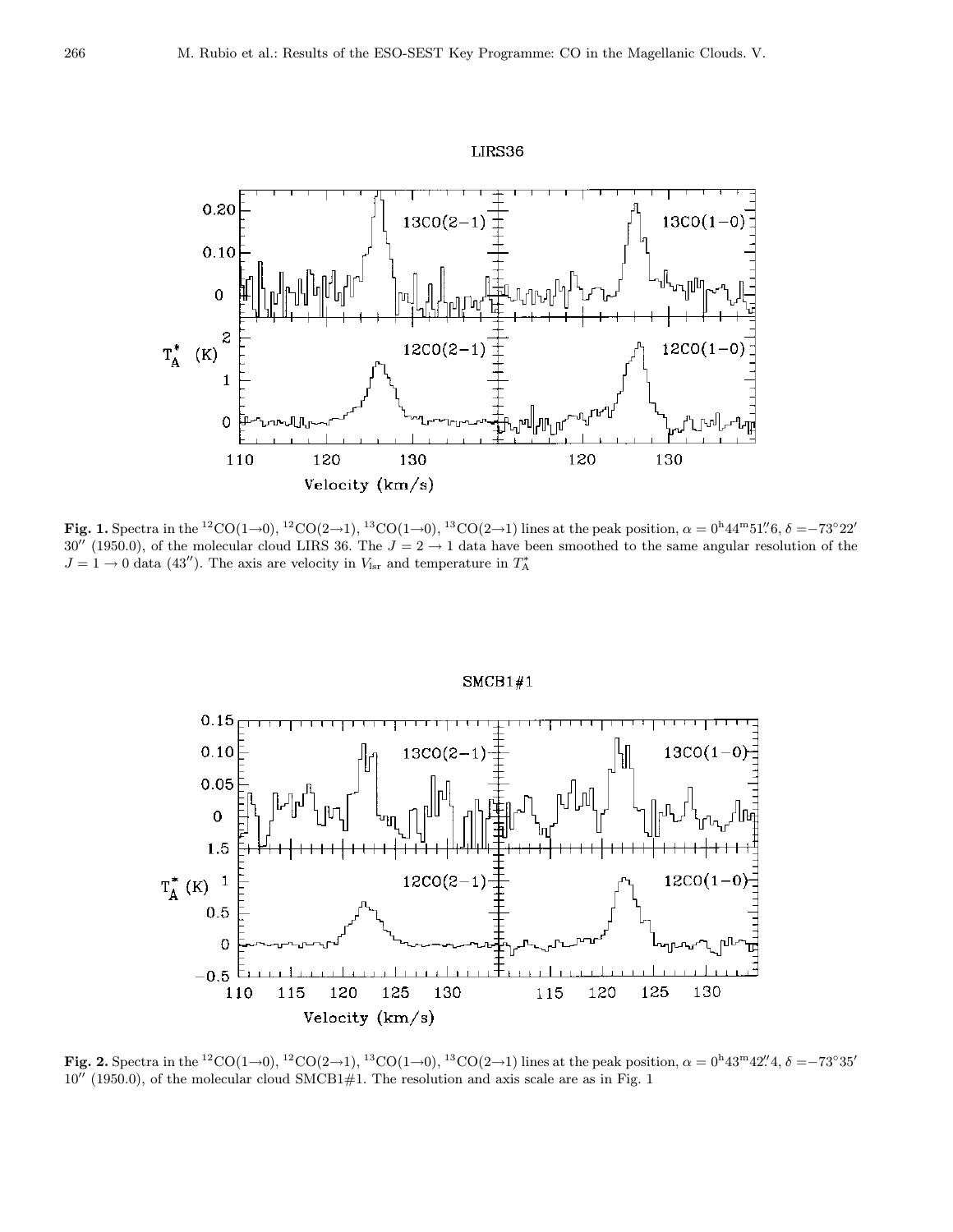



Fig. 3. Spectra in the <sup>12</sup>CO(1→0), <sup>12</sup>CO(2→1), <sup>13</sup>CO(1→0), <sup>13</sup>CO(2→1) lines at the peak position,  $\alpha = 0^{\text{h}} 46^{\text{m}} 23\rlap{.}^{\prime\prime}0, \delta = -73°39'\ldots$  $10''$  (1950.0), of the molecular cloud Hodge 15. The resolution and axis scale are as in Fig. 1



Fig. 4. Spectra in the <sup>12</sup>CO(1→0), <sup>12</sup>CO(2→1), <sup>13</sup>CO(1→0), <sup>13</sup>CO(2→1) lines at the peak position,  $\alpha = 0^{\text{h}}57^{\text{m}}39\rlap{.}''7$ ,  $\delta = -72^{\circ}25\rlap{.}''7$  $16''$  (1950.0), of the molecular cloud N66. The resolution and axis scale are as in Fig. 1

### HODGE 15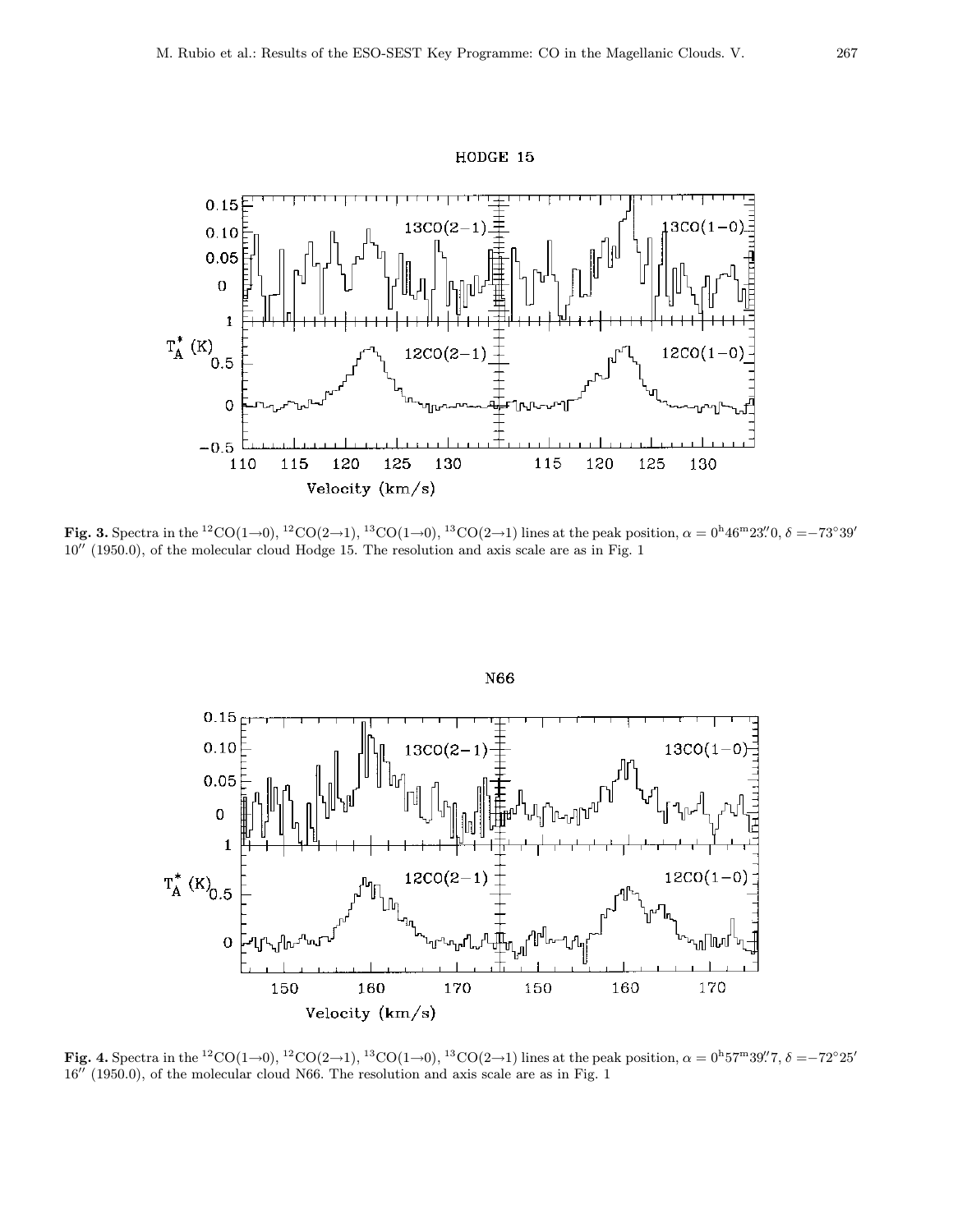

Fig. 5. Spectra in the <sup>12</sup>CO(1→0), <sup>12</sup>CO(2→1), <sup>13</sup>CO(1→0), <sup>13</sup>CO(2→1) lines at the peak position,  $\alpha = 1^{\text{h}}22^{\text{m}}54^{\prime}\text{/}1, \delta = -73^{\circ}24^{\prime}$  $33''$  (1950.0), of the molecular cloud N88. The resolution and axis scale are as in Fig. 1



Fig. 6. Grids of spectra toward the molecular cloud LIRS 49. The center position (0,0) of the maps is at  $\alpha = 0^{\text{h}}46^{\text{m}}32''9$  $\delta = -73°21'50''$ . The velocity and temperature scales for each box within a panel are the same and indicated in the sample box. Velocity is in  $V_{\text{lsr}}$  and temperature in  $T_A^*$ . Top panel: <sup>12</sup>CO(1→0) profiles. The resolution is 43<sup>0</sup> and the grid step is 20<sup>0</sup> × 20<sup>0</sup>. Middle panel:  ${}^{12}CO(2\rightarrow1)$  profiles. The resolution is 22" and the grid step is  $10'' \times 10''$ . Bottom panel:  ${}^{13}CO(1\rightarrow0)$  profiles. The resolution is 43<sup> $\prime\prime$ </sup> and the grid step is 20 $\prime\prime \times 20\prime\prime$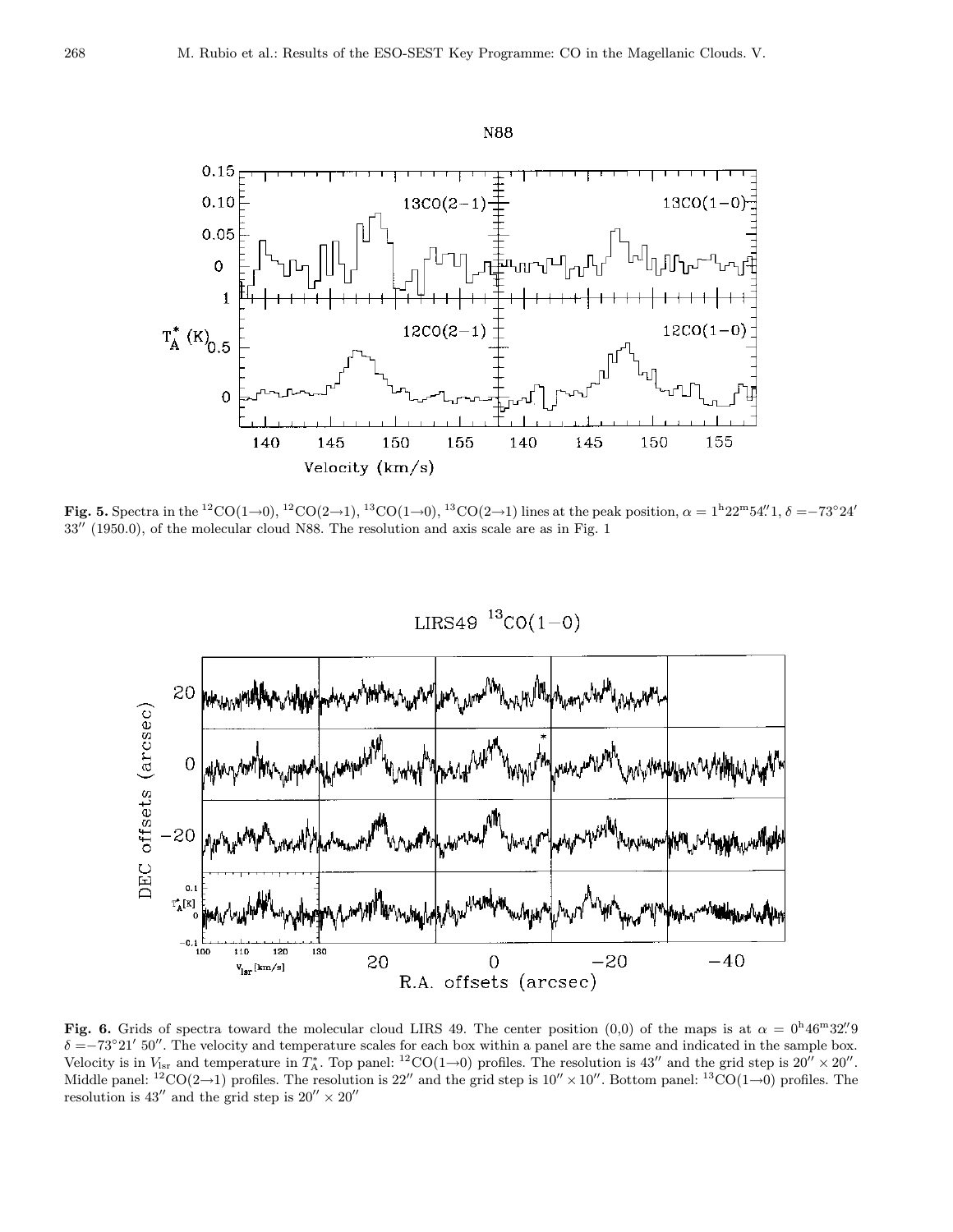

 $LIRS49$   ${}^{12}CO(2-1)$ 

 $LIRS49$ <sup>12</sup>CO(1-0)



Fig. 6. continued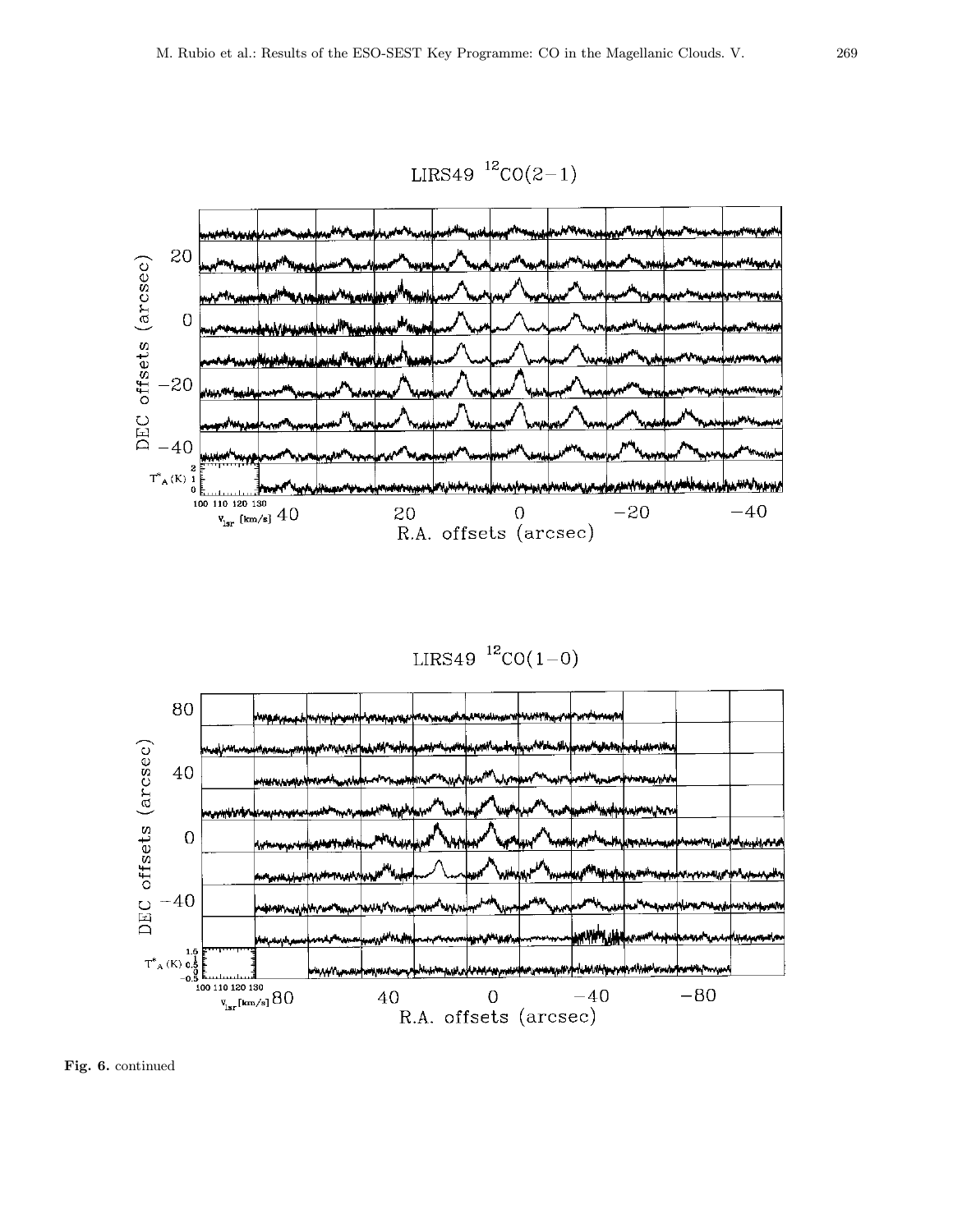

LIRS36  ${}^{12}CO(1-0)$ 



Fig. 7. Grids of spectra toward the molecular cloud LIRS 36. The center position (0,0) of the maps is at  $\alpha = 0^{\text{h}}44^{\text{m}}47''$ .  $\delta =-73°22'$  29". Spatial resolution, grid step and axis scales are as in Fig. 6. Note that the peak position in the <sup>12</sup>CO(1→0) line is at the  $(20'', 0'')$ offset position. Top panel: <sup>12</sup>CO(1→0) profiles. Bottom panel: <sup>12</sup>CO(2→1) profiles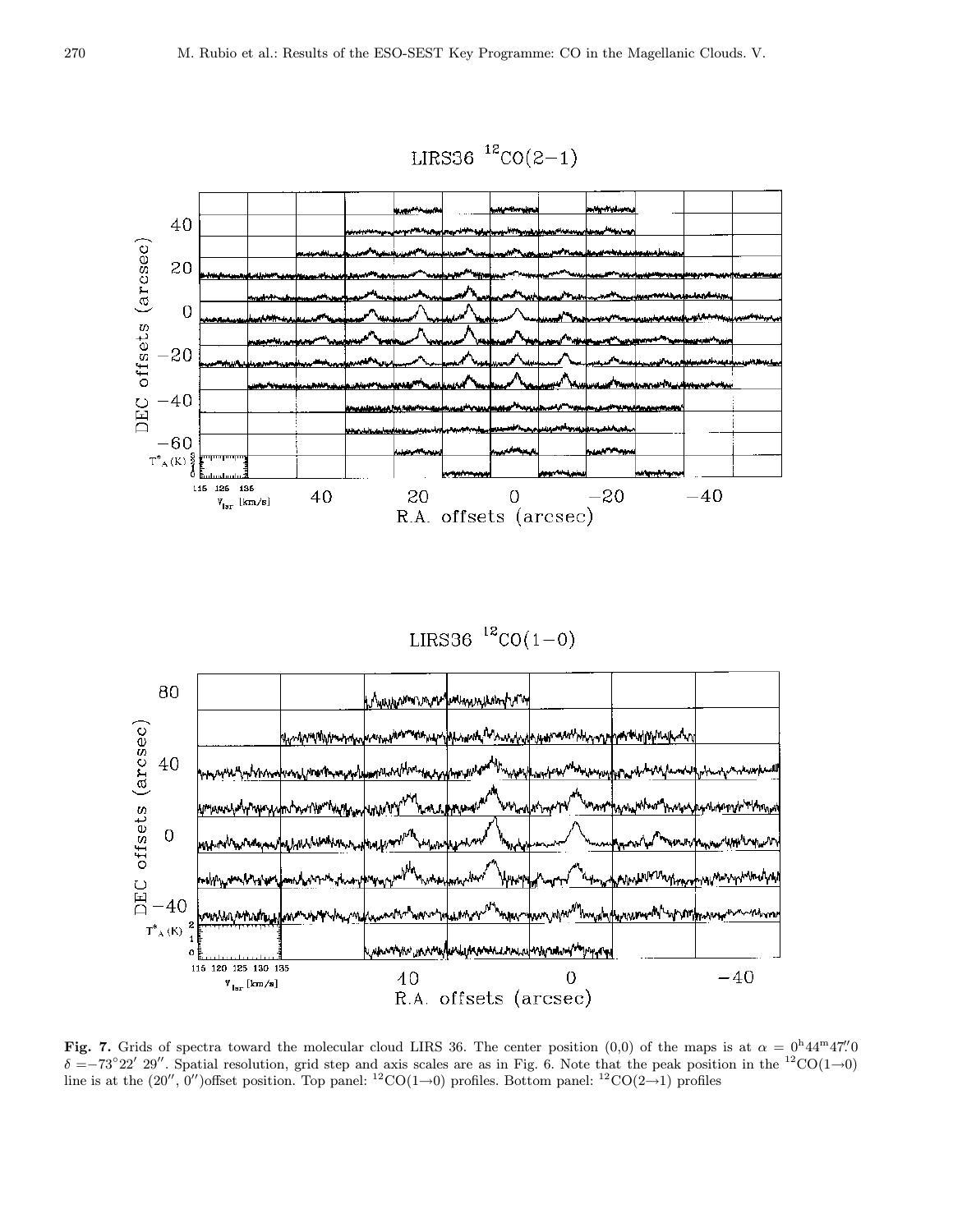

 $SMCB1#1$  $12CO(2-1)$ 



Fig. 8. Grids of spectra toward the molecular cloud SMCB1#1. The center position (0,0) of the maps is at  $\alpha = 0^{\text{h}}43^{\text{m}}42''$ .  $\delta = -73°35'$  10''. Spatial resolution, grid step and axis scales are as in Fig. 6. Top panel: <sup>12</sup>CO(1→0) profiles. Middle panel: <sup>12</sup>CO(2→1) profiles. Bottom panel: <sup>13</sup>CO(1→0) profiles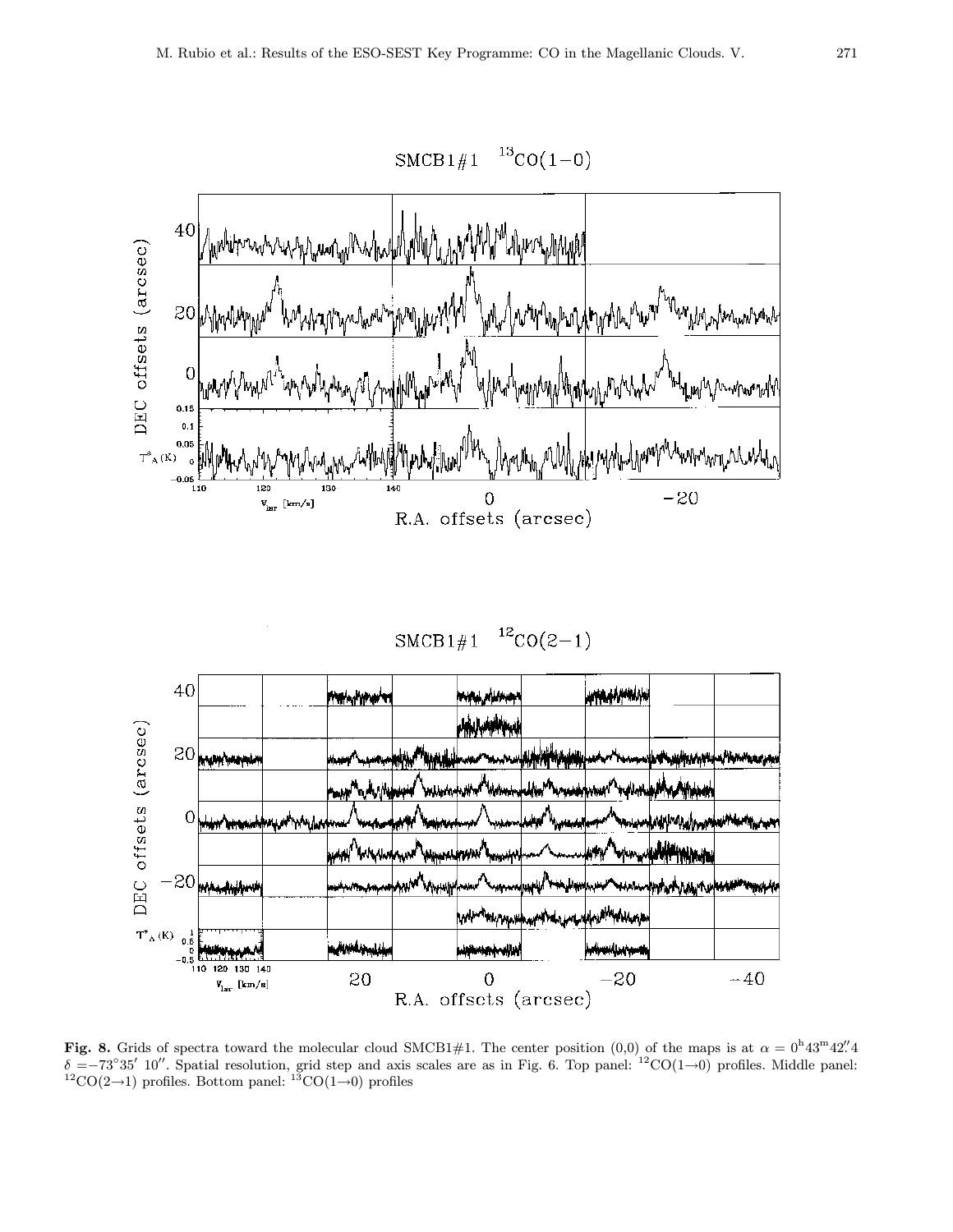

Fig. 8. continued



Fig. 9. Grids of spectra toward the molecular cloud Hodge 15. The center position (0,0) of the maps is at  $\alpha = 0^{\text{h}}44^{\text{m}}06''$  $\delta =-73^{\circ}36'$  10''. Spatial resolution, grid step and scales as for Fig. 6. Note that the peak position in the <sup>12</sup>CO(1→0) line is at the (580'',  $-180'$ ) offset position of the CO map in the SMC-B2 region (Paper III, their Fig. 3) Top panel: <sup>12</sup>CO(1→0) profiles. Bottom panel:  ${}^{12}CO(2\rightarrow1)$  profiles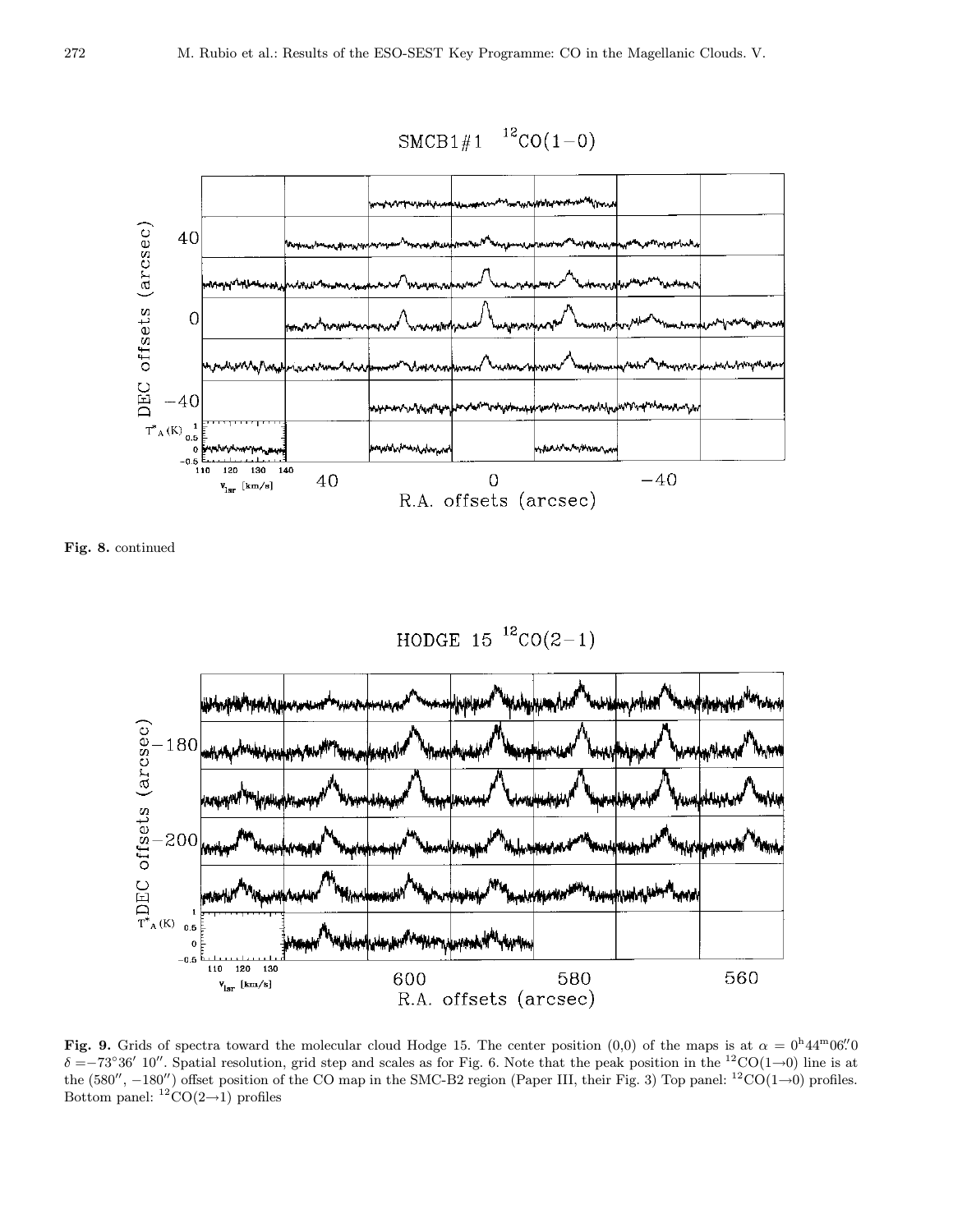



Fig. 9. continued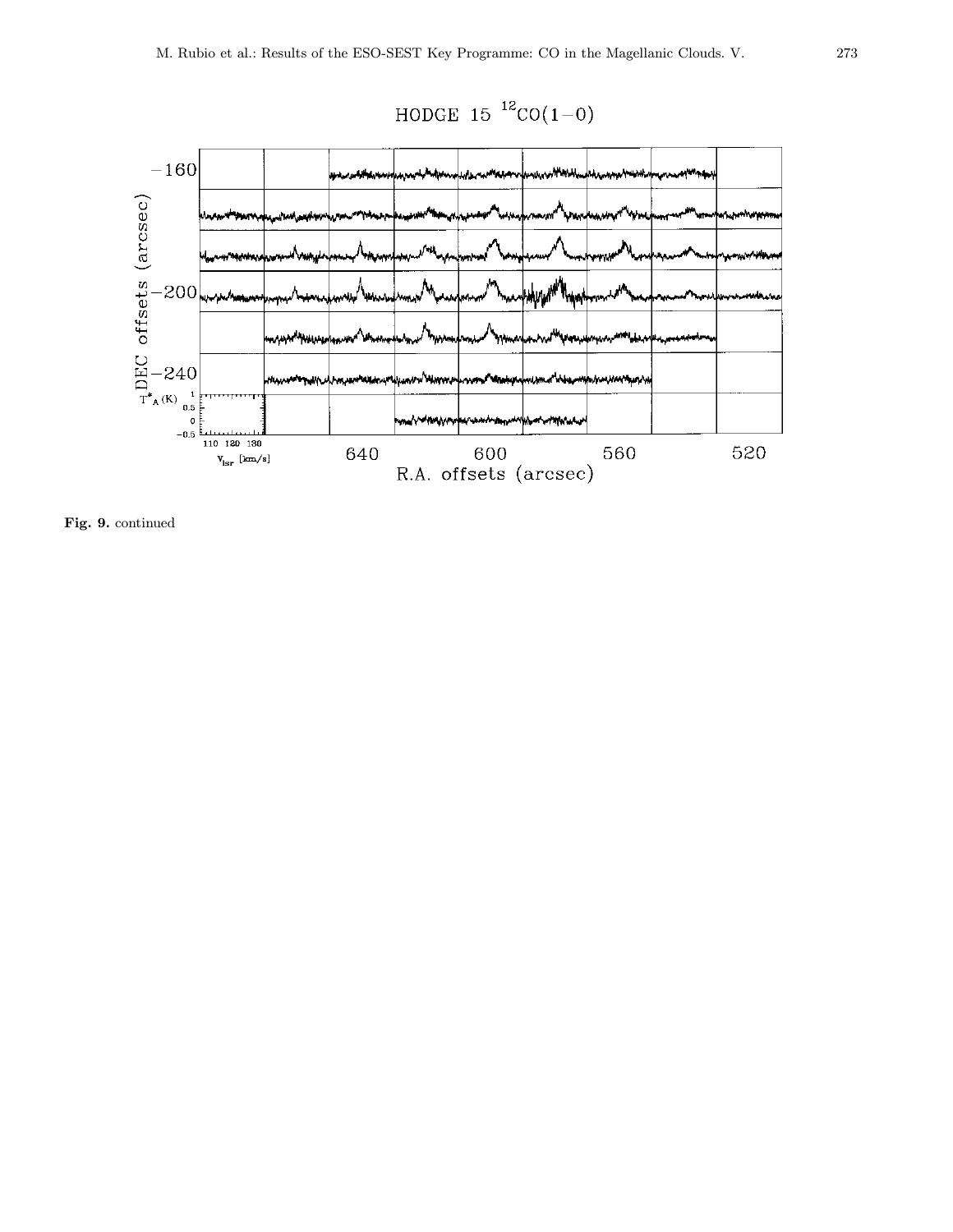



Fig. 10. Grids of spectra toward the molecular cloud N66. The center position  $(0,0)$  of the maps is at  $\alpha = 0^{\text{h}}57^{\text{m}}26\degree$ .  $\delta = -72^{\circ}26\degree$ 36''. Spatial resolution, grid step and scales as for Fig. 6. Note that the peak position in the <sup>12</sup>CO(1→0) line is at the (60'', 80") offset position. Top panel: <sup>12</sup>CO(1→0) profiles. Bottom panel: <sup>12</sup>CO(1→1) profiles